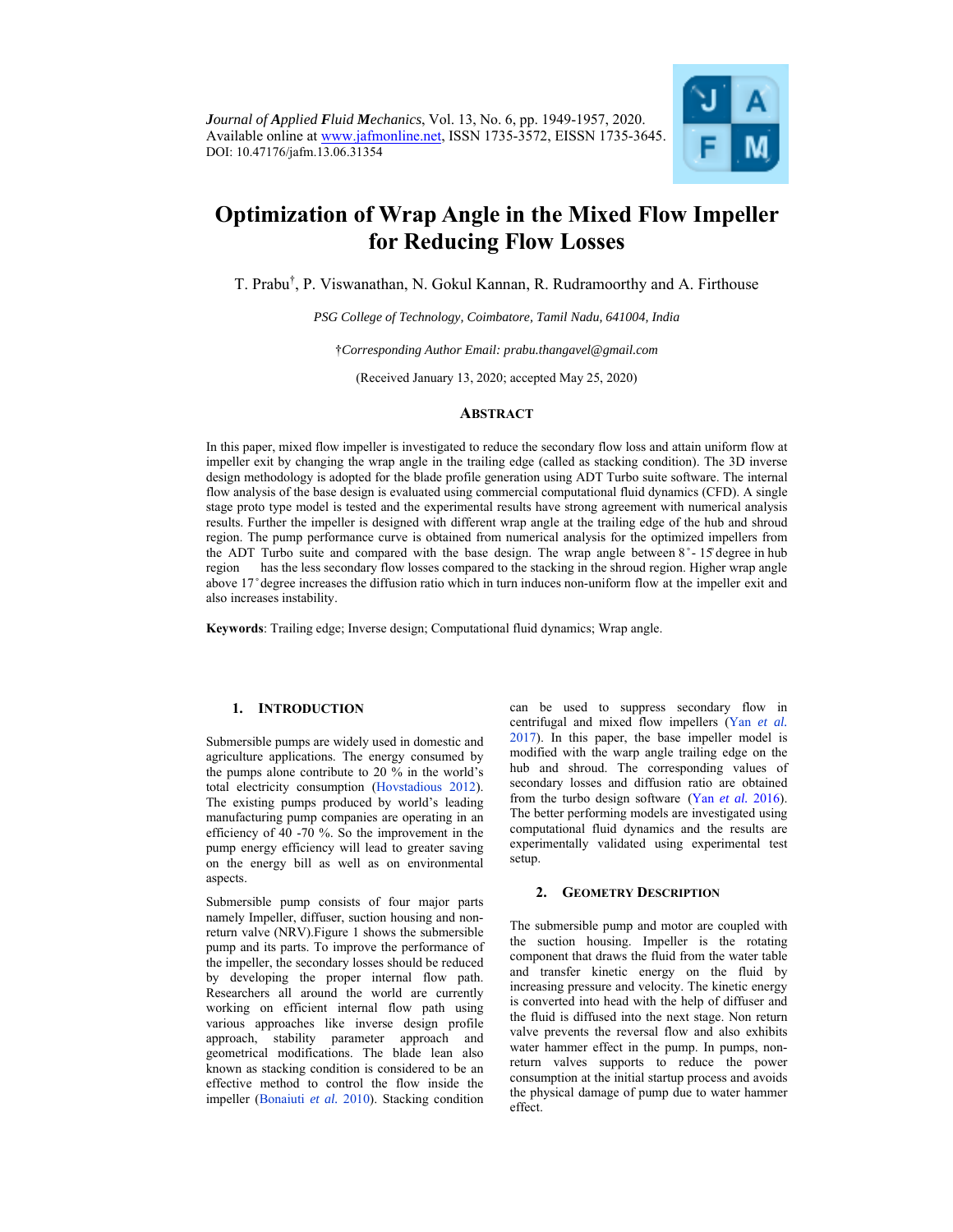

In this work, submersible pump is designed for 6" inch bore size with the 58 (US) specific speed  $(N_s)$ of per stage as requested by the industrial experts based on the market research. Inverse methodology is adopted for the system design by using ADT turbo design software. The inverse blade loading is calculated based on the Eq. (1) shown below for impeller and diffuser (Yan *et al.* 2016).

$$
p^{+} - p^{-} = \frac{2\pi}{B} \rho \, W_{\text{mbl}} \frac{(rv\theta)}{\delta m} \tag{1}
$$

(Where  $p^+$  is pressure side of the blade,  $p^-$  is suction side of the blade, B number of blades,  $rv\theta$  – pitch wise-averaged swirl velocity, W- Relative velocity, ρ – Density , bl- at the blade, m- Meridional direction)

The impeller and diffuser is designed with the combination of 6 and 7 backward curved blades respectively with  $0^{\circ}$  degree warp angle at trailing edge. The inbuilt numerical methods Eq. (2) in turbo design tool provides secondary flow losses and diffusion ratio in impeller as 4.48e-02 and 1.43 (Goto 2001; Zangeneh 1998) The base impeller is further designed for the different warp angle at the trailing edge of hub and shroud ranges from  $0°$  to 20 ̊.

$$
W.\nabla (W.\Omega) = 2\Omega.(W.\nabla)W + \Omega (2\omega \times W) \qquad (2)
$$

(W- Relative velocity,  $ω$  - Rotational Speed,  $Ω$  – vorticity)

The base dimension arrived for the impeller are the inlet diameter  $D_1 = 75$  mm, the outlet diameter  $D_2 =$ 99 mm, the exit width  $b_2 = 15$  mm and with the original blade wrap angle of 0°. The basic

parameters of the impeller are shown in Fig. 2 and Fig.3.



**Fig. 2. Base impeller dimension.** 



**Fig. 3. Base impeller with stacking 10 ̊, 15 ̊.** 

During the stacking analysis the geometrical dimensions, blade thickness, load distributions and meridional flow path are kept unchanged. The wrap angle of base impeller with 10°Hub and 0°shroud region leads to stack warp angle of 10 ̊ is verified for flow losses in the Turbo design. The secondary flow and diffusion ratio is improvement from the base impeller. Figure 4 shows the impeller stacking validation method.



**validation.**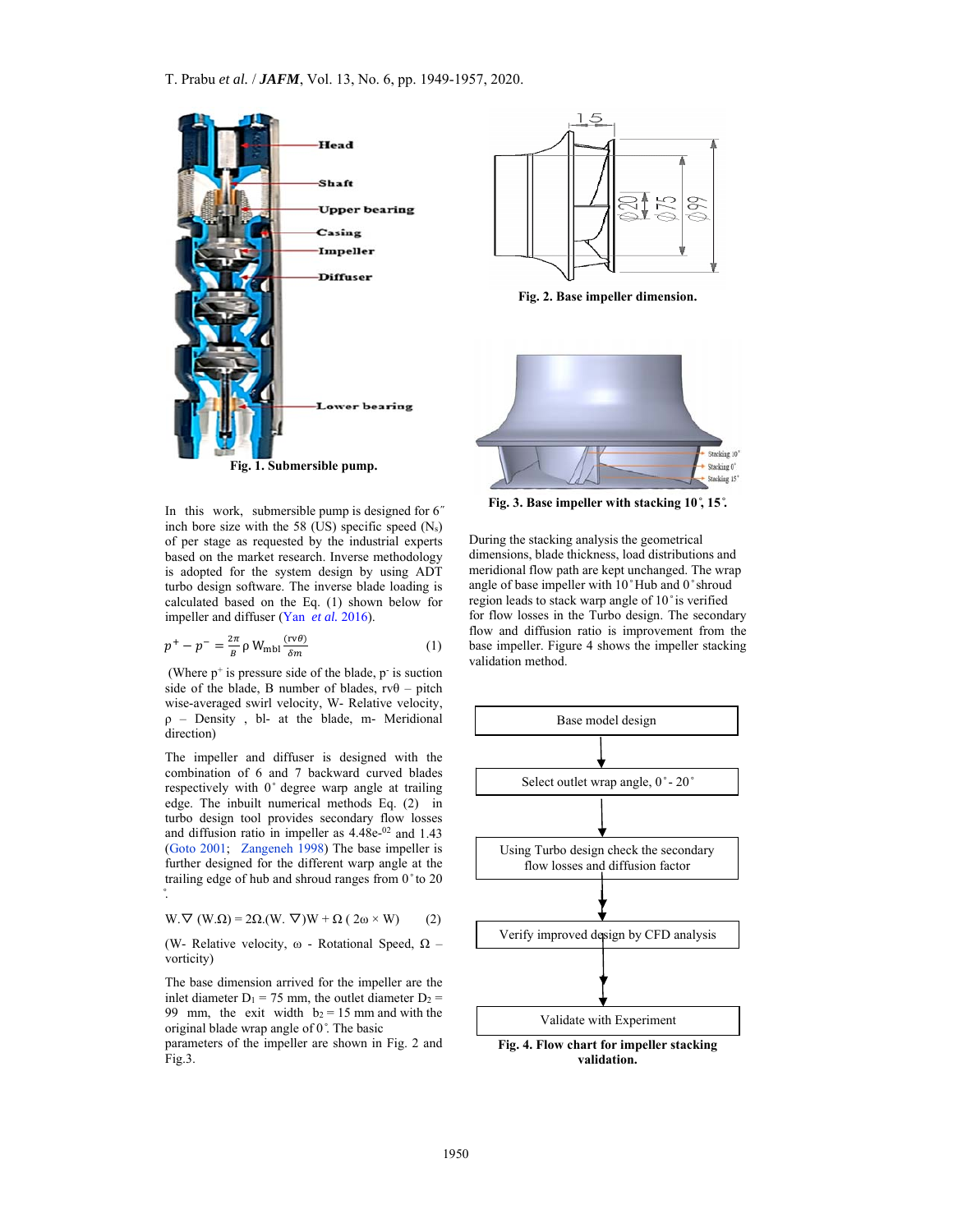|                              |   |    | - | -    |    |                |    |    |
|------------------------------|---|----|---|------|----|----------------|----|----|
| Stacking                     | п | Н  |   | Н    | Н  | S <sub>2</sub> | د  |    |
|                              |   | 10 |   | 17.5 | 20 |                | 10 |    |
| Hub<br>(angle in $\degree$ ) |   | 10 |   | 17.5 | 20 |                |    |    |
| Shroud<br>(angle in °)       |   |    |   |      |    | ∸              | 10 | 20 |

**Table 1 Stacking angle** 

Further impeller is modified with  $15°$  to  $20°$  at the hub region and 0° shroud region for the wrap angles of 15° and 20°. The secondary flow loss has an improvement for the 15 ̊ wrap angle and deteriorates for the higher values as well there is no improvement on the diffusion ratio for all these cases. Then the impeller is modified with  $0°$  at the hub region and 0° to 20° shroud region for the wrap angles of 10°, 15° and 20°. Figure 5 shows the various flow losses comparison of stacking. The variation by this approach has no significance on the performance improvement. The models with 0° shroud region with the wrap angles of 10°, 15° are considered for the simulation using commercial software Ansys CFX 18 to get the flow insight.



**Fig. 5. Flow losses comparison of stacking.** 

# **3. COMPUTATIONAL METHODOLOGY**

# **3.1 Mesh Independence**

The Fluid model of single stage pump assembly consisting of impeller and diffuser fluid domain is taken for carrying out the analysis. The domain is discretized with the unstructured tetrahedral mesh for the ease of capturing the complex variation in the blades. As the flux variation is expected more near the wall, the blades are captured with refined small elements around the blades. The mesh quality is ensured for all the models. The grid-independence test was performed for single stage assembly with varying numbers of elements as shown in Fig. 6 to ensure the not much variation in head developed. The plot shown in figure depicts the number of elements versus the head variation and the head value is consistent and stable between 1.4 to 1.6 million elements. Figure 7 shows the grid independence study. Figure 8 and Fig. 9 shows the impeller and diffuser geometry respectively.



**Fig. 6. Tetrahedral meshing.** 



**Fig. 7. Grid independency study.** 



**Fig. 8. Impeller.** 



**Fig. 9. Diffuser.**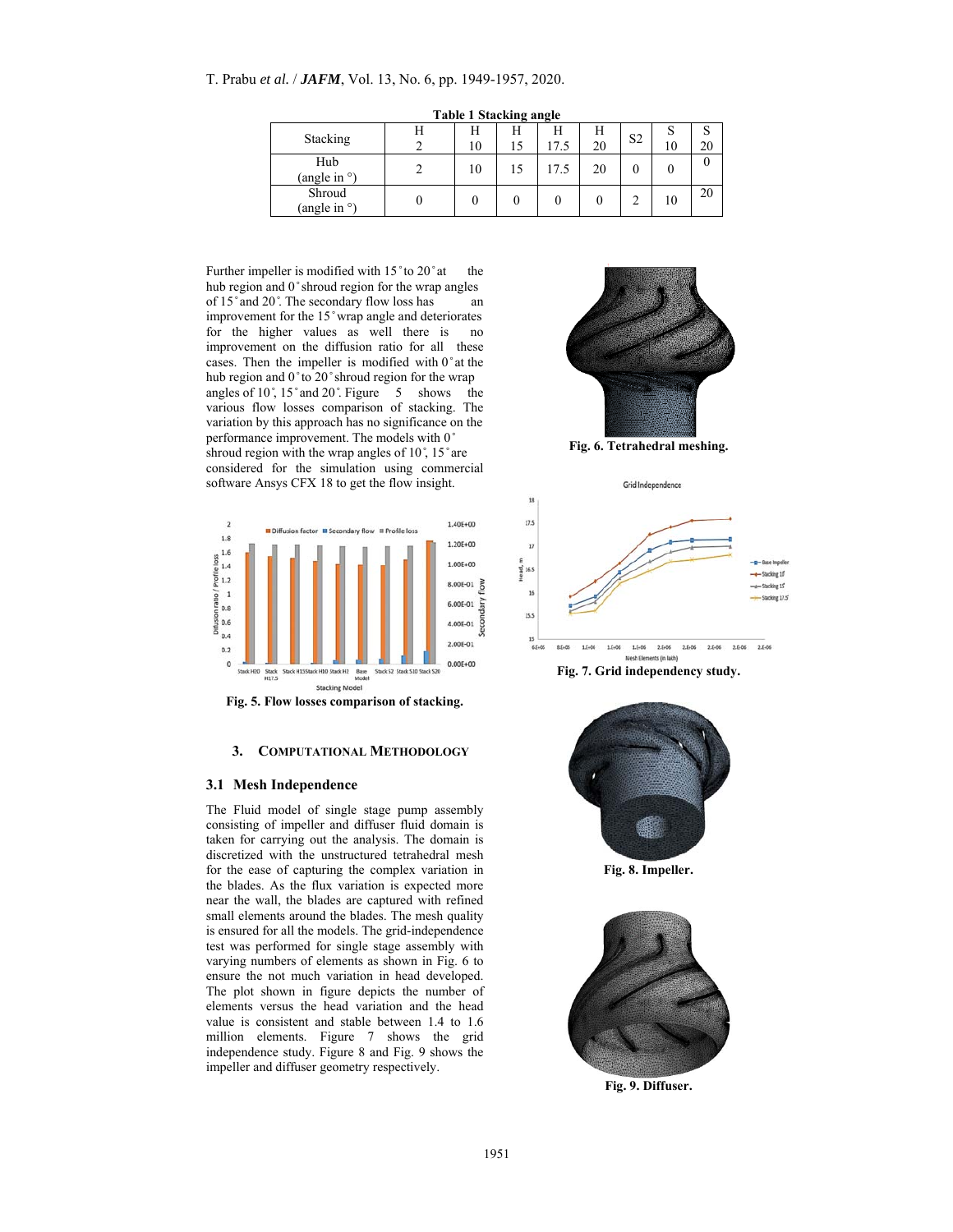# T. Prabu *et al.* / *JAFM*, Vol. 13, No. 6, pp. 1949-1957, 2020.

| S.No | Solver                    | Options                     |
|------|---------------------------|-----------------------------|
|      | Type                      | <b>Pressure Based</b>       |
|      | Time                      | Steady                      |
|      | Viscous                   | K-ε Turbulence (RANS) Model |
|      | Interface<br>Frozen rotor |                             |

**Table 2 Model setup** 

| S.No | <b>Boundary Zones</b> | <b>Boundary Conditions</b> | Values |
|------|-----------------------|----------------------------|--------|
|      |                       |                            |        |

**Table 3 Boundary conditions** 

|    | Inlet    | Pressure Inlet         | 1 bar               |  |
|----|----------|------------------------|---------------------|--|
| 2. | Outlet   | Mass flow rate         | 0.2 $Q_d - 1.6 Q_d$ |  |
| 3. | Wall     | Non slip $&$ roughness | K5-1.1 Ra           |  |
| 4. | Impeller | Rotation speed         | 4000 RPM            |  |

#### **3.2 Boundary Condition and Solver Setup**

The impeller domain is rotating at the speed of 4000 rpm, whereas the diffuser domain remains stationary. Working fluid is defined as water with atmospheric condition. The model setup and the boundary conditions are given Table 2 & Table 3. Steady state incompressible flow with k-ε turbulence model (RANS) is used for the flow field in the CFX solver.

The numerical equations used for computational analysis are provided below. The second-order upwind scheme is applied for the momentum, turbulent kinetic energy and turbulent dissipation rate equations.

The Continuity equation & Momentum equation are given Eqs. 3& 4.

The continuity Equation

$$
\frac{\delta \rho}{\delta t} + \nabla \cdot (\rho U) = 0 \tag{3}
$$

(Where  $\rho$  – density, t – time, U – Velocity)

The Momentum Equations

$$
\frac{\delta(\rho U)}{\delta t} + \nabla \cdot (\rho U \otimes U) = -\nabla p + \nabla \cdot \tau + S_M \qquad (4)
$$

Where the stress tensor,

$$
\tau = \mu \left( \nabla U + (\nabla U)^{T} - \frac{2}{3} \delta \nabla \cdot U \right)
$$
 (5)

(Where  $\rho$  – density, t – time, U – Velocity,  $\mu$  – viscosity, p- pressure,  $\tau$  –shear stress)

$$
\frac{\delta(\rho k)}{\delta t} + \nabla \cdot (\rho U k) = \nabla \cdot \left[ \left( \mu + \frac{\mu_t}{\sigma_k} \right) \nabla k \right] + P_k - \rho_{\varepsilon} \tag{6}
$$

$$
\frac{\delta(\rho \varepsilon)}{\delta t} + \nabla \cdot (\rho U \varepsilon) = \nabla \cdot \left[ \left( \mu + \frac{\mu_t}{\sigma_\varepsilon} \right) \nabla \varepsilon \right] + \frac{\varepsilon}{k} \left( C_{\varepsilon 1} P_k - C_{\varepsilon 2} \rho \varepsilon \right) \tag{7}
$$

Where Cε1, Cε2, σK and σε are constants.

Pk is the turbulence production due to viscous and buoyancy forces, which is modeled using:

$$
P_k = \mu_t \nabla U. (\nabla U + \nabla U^T) - \frac{2}{3} \nabla . U(3\mu_t \nabla . U + \rho k) +
$$
  
(8)

## **3.3 Convergence Criteria**

The residuals are scaled to fall below the values of  $1 \times 10e^{-06}$  for the momentum and continuity equations for ensuring high stability in the off design conditions. The computational calculations are performed in parallel process workstation having128 GB RAM & of clock speed 2.2 GHz which takes approximately 5 hours for 2000 iterations to provide every individual steady solution.

#### **4. RESULTS AND DISCUSSION**

#### **4.1 Base Design**

The computational analysis is carried out for flow rates ranging from 0.2 Qd to 1.6 Qd to study the performance of the base pump. The pressure and velocity plots obtained from the analysis are presented in Figs. 10 & 11. The static pressure variation from the impeller inlet to exit is smoothly varying at the higher mass flow condition of 1.6Qd.The velocity distribution plots reveals the sudden change in velocity from impeller exit to diffuser inlet at the low mass flow condition. The pump performs during the designed flow condition and for the off design condition the performance drops due to the sudden changes in the flux as shown in Fig. 10. Figure 11 shows the stream line plot for the designed mass flow condition. As the kinetic energy is imparted over the fluid by rotating impeller, the streamline velocity is high in the impeller passage and then drops in the diffuser. The sudden jump from rotor to stator leads to energy loss and the passage is designed to reduce the losses by this approach.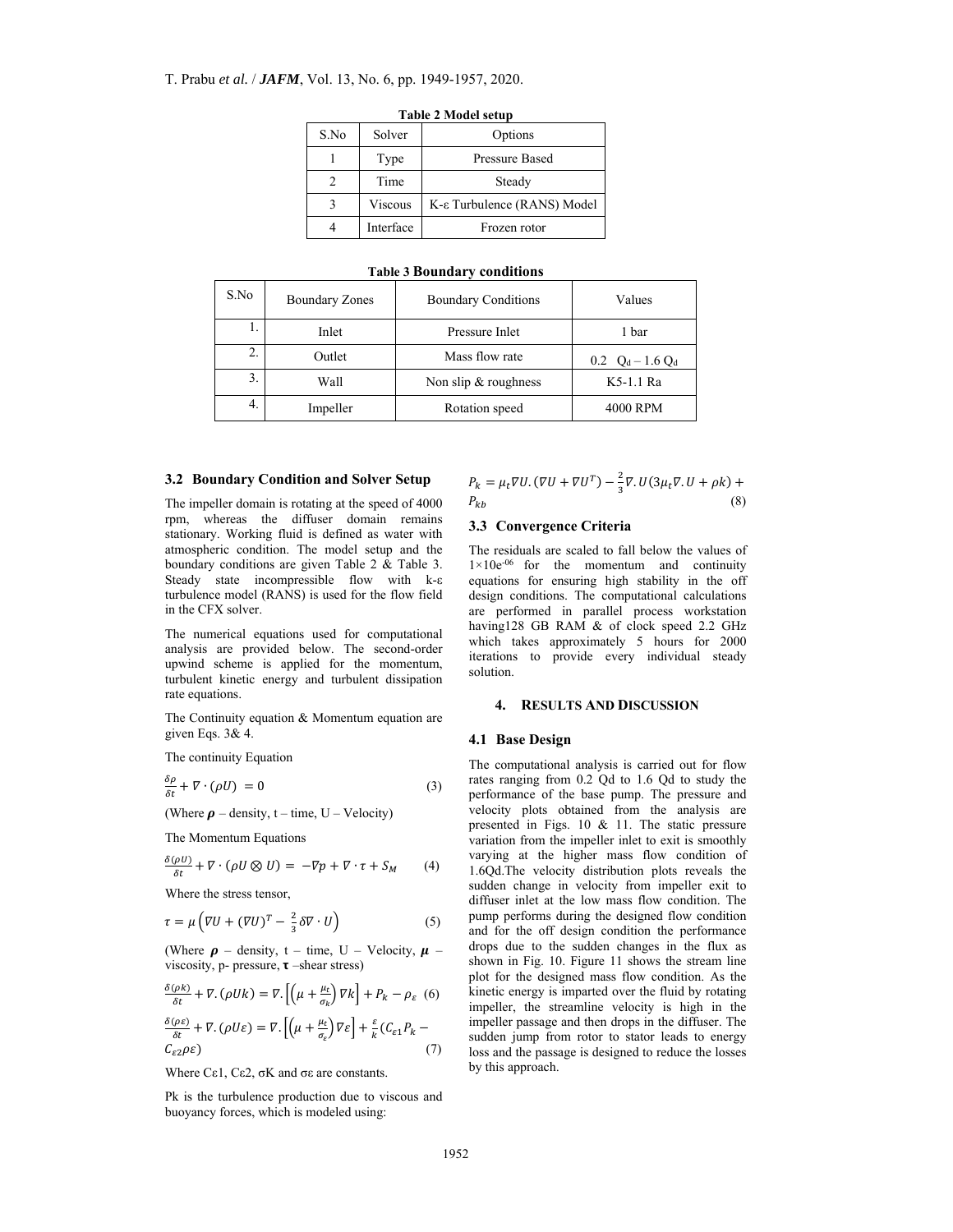T. Prabu *et al.* / *JAFM*, Vol. 13, No. 6, pp. 1949-1957, 2020.



**Fig. 10. Pressure and Velocity contours.** 



**Fig. 11. Streamline flow path.** 

# **4.2 Rapid Prototype**

The Stratasys FORTUS 900mc is an FDM 3D printer that runs on FDM Technology to build parts layer-by-layer from the bottom up by heating and extruding thermoplastic filaments. As the nozzle is moved over the table in the required geometry, it deposits a thin bead of extruded plastic to form each layer. The plastic hardens immediately after being squirted from the nozzle and bonds to the layer below. The entire system is contained within an oven chamber which is held at a temperature just below the melting point of the plastic.

The base model and optimized model are machined in the Stratasys FORTUS 900mc rapid proto type machine. The material used for proto type is ABS plastic. Figures 12 & 13 are the base design and impeller stacking angle of 10°.Initially, the surface roughness of ABS plastic about  $0.8 - 1$  μm is reduce to around 0.4 -0.6 μm using conformal coating shows Fig.14.

## **4.3 Experiment and Validation**

The pump is suspended from wooden rails placed at ground level into the well such that the inlet of the pump is submerged in water. A delivery pipe of 80mm diameter is used at the exit of the pump. A pressure tap to measure the delivery pressure is placed at length twice the diameter of delivery pipe from the exit of the pump. A gate valve is placed at length four time the diameter from the diameter of the pump. The flow meter is at ten diameter length

above the gate vale. The layout of the experimental setup is shown in Fig. 15 .The experimental testing shows Fig. 16 is carried out by varying flow rates to observe the characteristic of flow rate vs. head and respective pressure head is measured at the pump exit. The overall efficiency of the pump is obtained by measuring the fluid power and the electrical input power. The power input to the motor is measured using a power meter, which also provides with the voltage and current values. The speed of the motor is measures using a slip speed meter. The torque provided by the motor and pump input power is estimated using summation of losses method.

The results obtained from the numerical simulation and experimental tests are compared and it is deduced that the numerical simulation deduced that the numerical simulation underestimates the head values in high flow rates while it overestimates the head values in lower flow rates. It is inferred from the underestimation of test results in low flow rates that the unsteady effects are not taken into consideration during steady calculations in the simulation.



**Fig. 12. Base design.** 



**Fig. 13. Impeller stacking 10 ̊.**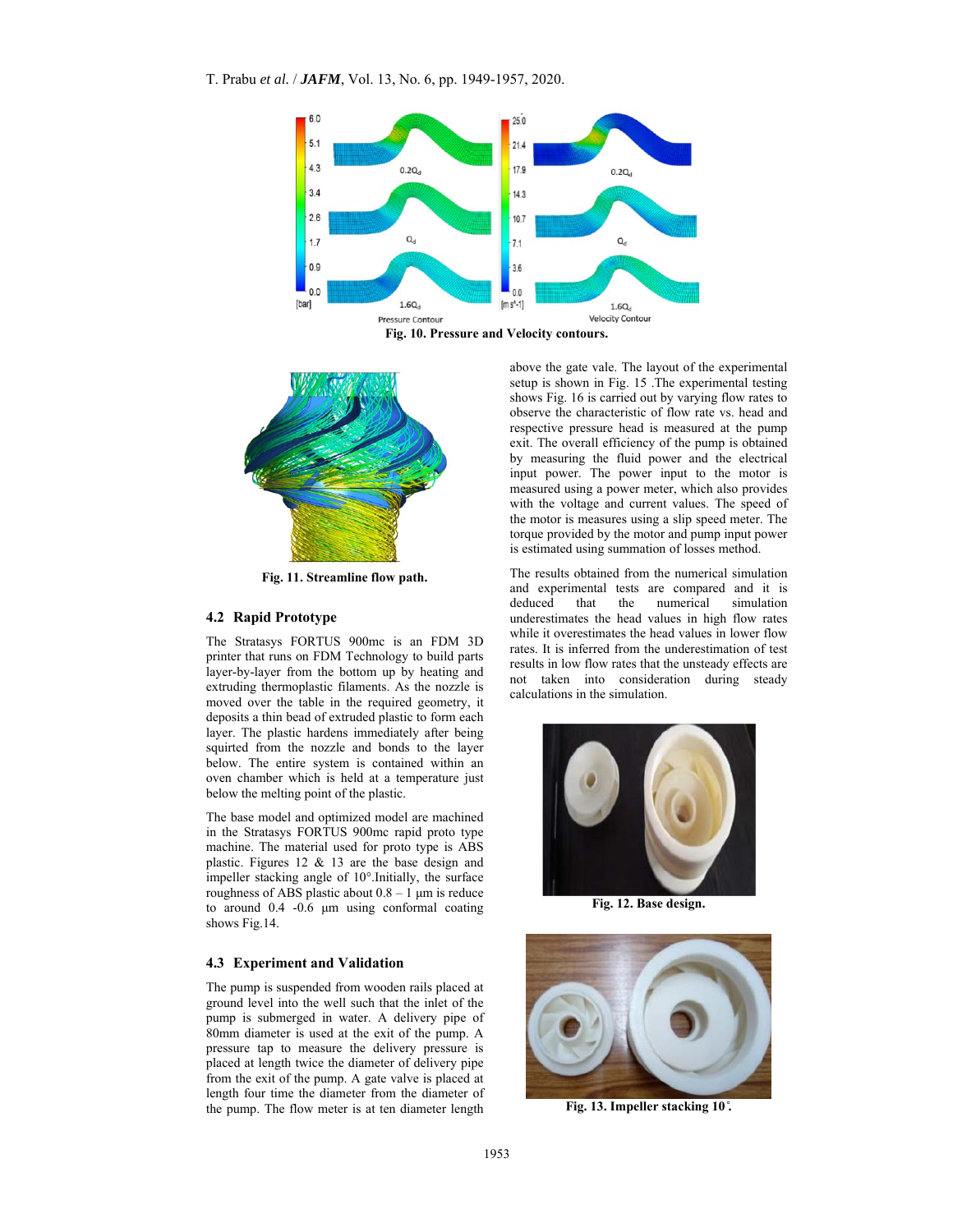

**Fig. 14. Coated impeller.** 



**Fig. 15. Experimental setup.** 



**Fig. 16. Single stage assembly.** 



In order to make the comparison of the total efficiency obtained from experiments and hydraulic efficiency h calculated by numerical simulations,

the ratio of total efficiency to the efficiency at design flow rate q/qdis introduced to minimize the effects of motor efficiency (Yan *et al.* 2015).The comparison of computational and experimental as shown in Fig.17 are in good agreement with head produced. The close agreement of computational and experimental results provides the confidence to proceed with the parametrical design optimization using the simulation.

#### **4.4 Comparison of impeller design**

The flow inside the impeller follows the blades with the flux variation on pressure side and suction side. At the tip of the blade the flow stream connects with the difference in the flux and leads to sudden change in the flow behavior. The blade angle at the tip plays a crucial role and will be controlled by the stack parameter. The effects of the stacking parameter at the trailing edge of the impeller is studied, Zangeneh (2010) a computational analysis is conducted for three best performing model namely stack H10, stack H15.

## **4.5 Variation of Pressure Gradient**

The flow parameters are observed in three models with three different flow conditions. The Qd Stack H10 model performs well and the static pressure variation in the passage is smooth and achieving the higher head as shown in Fig. 18. It is observed in the Qd Base and Qd Stack15 models that the static pressure variation is uniform but the head developed is less compared with the Qd Stack H10. Under the design condition Qd, the pressure development in the impeller and pressure recovery in the diffuser is higher.

Pressure gradient at off design flow conditions in the impeller fluctuates more that is caused by the intense rotor-stator interaction of the impeller and the diffuser (Posa and Lippolis 2018). The head, power and efficiency curves for the flow rates ranging from 0.2 Qd to 1.6 Qd are shown in Fig. 19, 20 and 21. The head of stack H10 is greater than that of the base design and other two models in the design point.

The efficiency peaks at the designed flow condition for all the stacking models. It is observed that the head drops suddenly after 0.2 Qd in all models and the drop in magnitude for the stack H10 is comparatively less. This is due to the stacking effect provided by the impeller. Comparing all the three models, Stack H10 gives higher head with the highest efficiency in the minimum power consumption. The hydraulic efficiency at the design point 83%, and 87.5%for base design, stack H10 and stack H15 respectively from computational analysis.

## **4.6 Variation of Velocity**

The velocity variation from impeller inlet to diffuser exit is observed in all the models. The velocity is gaining its magnitude when the impeller imparts the energy over fluid and drops while it is travelling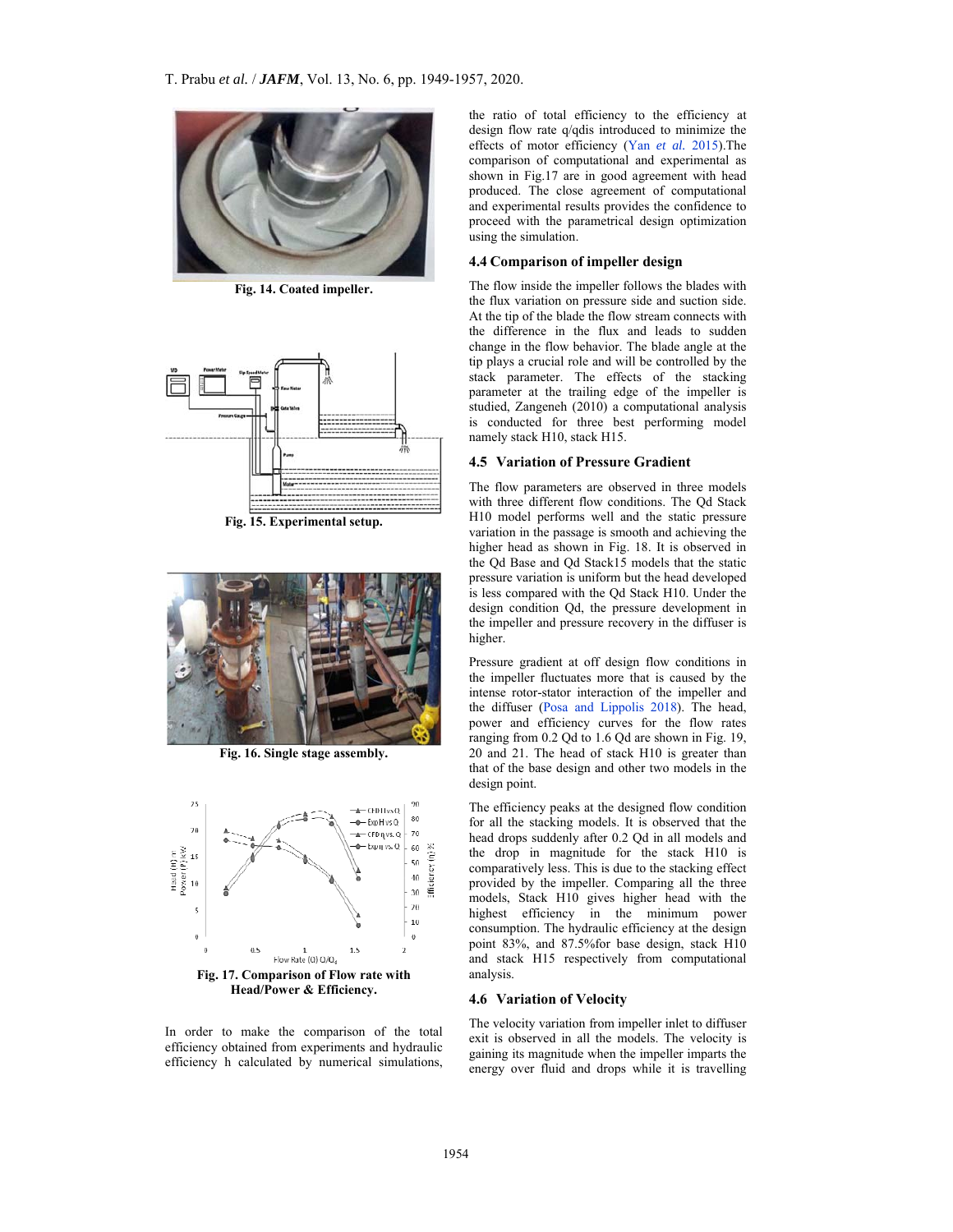

**Fig. 18. Pressure contour comparison for various stack designs.** 



over the diffuser as shown in Fig. 22. (Yang *et al.* 2012). It is observed that the main effect of the blade stacking is to suppress the secondary flow and Jet wake loss in the impeller and diffuser region (Bonaiuti *et al.* 2010).

The Fig 23 shows that the contours of velocity vector on the radial plane. It is observed that, in the base and stack H15 design, fluid detachment near the blade region is significantly higher comparing to the stack H10 model. This is due to the high secondary flow losses in both the designs. Therefore, the stack H10 model ensures the uniform

flow and stability in comparison to base & stack H15 model.



# **4.7 Experimental Validation for Improved Design**

The global variables of the pump are measured (flow rate) and in some cases estimated from measured quantities (head, efficiency).The net head produced by the machine is given by the difference in summation of the static head, dynamic head and potential head at the inlet and exit of the machine. The static head is measured by converting the pressure reading obtained from the pressure gauge to meters of water column.

$$
H_p = \frac{P_{exit} \times 10^5}{\rho g} \tag{9}
$$

Where, Pexit is the pressure transducer reading in bar, ρ is the density of water and g is the acceleration constant.

The velocity head is determined using the flow rate and the area of the delivery pipe. The expression for determining velocity head is given below.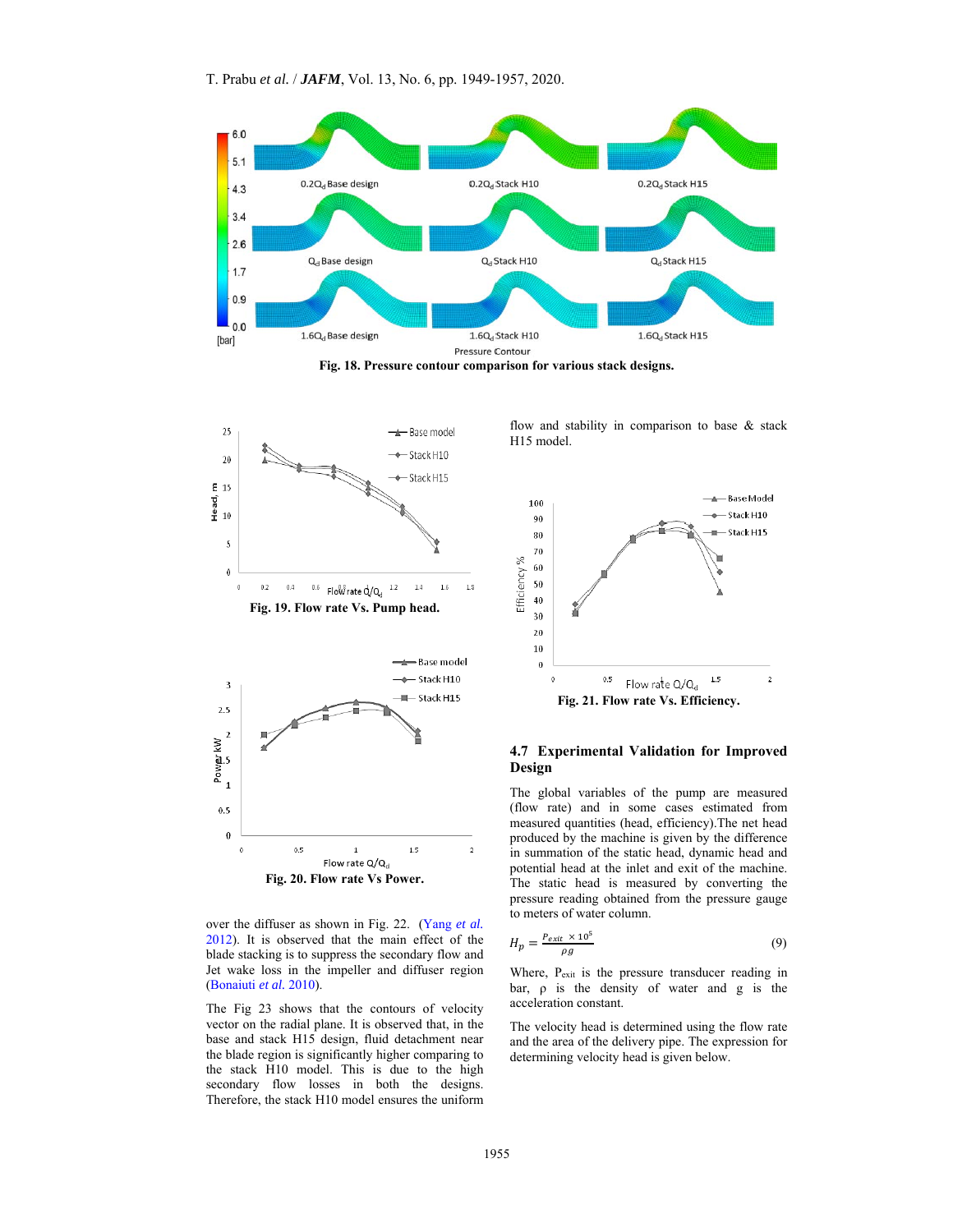

**Fig. 22. Velocity contour comparison for various stack designs.** 



**Fig. 23.Comparsion of flow separation for different model at designed flow rate.** 

$$
V = \frac{Q}{\frac{\pi \times d^2}{4}}\tag{10}
$$

$$
H_v = \frac{v^2}{2g} \tag{11}
$$

Here, V is the velocity of the fluid in the delivery pipe, d is the diameter of the delivery pipe and Q is the flow rate measure.

The potential head due to the difference in elevation between the pump submergence level and the pressure gauge is accounted for by measuring the distance between the same (Z). The net head developed by the pump is given by the expression.

$$
H = H_p + H_v + Z \tag{12}
$$

The overall efficiency of the motor is given by the ratio of power developed by the pump to the input power to the motor. The power input to the motor (Pin), input voltage (Vin) and current (Iin) is measured using a power meter.

$$
n\text{ overall efficiency} = \frac{\rho \times g \times Q \times H}{p_{in}} \tag{13}
$$

It is observed that the stack design develops high pressure head with less power consumption compared to the base design model under design flow rate conditions. Under low flow rate condition, both models are performed similarly but under high flow rate condition, stack H10 model more power compared to the base model. The head, efficiency, power curves for the flow rates ranging from 0.2 Qd to 1.6 Qd are shown in Figs. 24, 25 and 26.



**Fig. 24. Experimental head for base and Stack H10 model.**